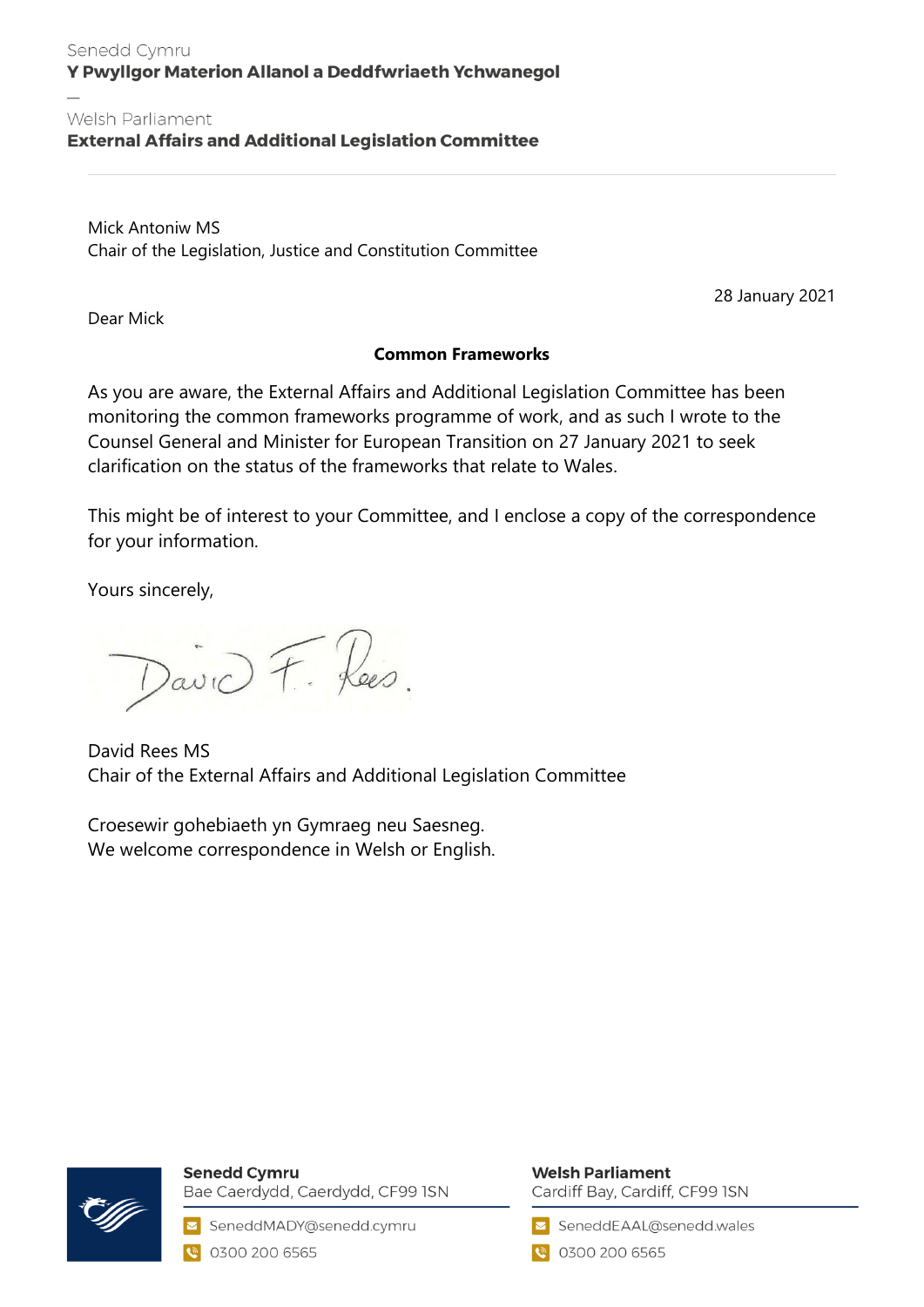#### Senedd Cymru Y Pwyllgor Materion Allanol a Deddfwriaeth Ychwanegol

# Welsh Parliament<br>External Affairs and Additional Legislation Committee

Jeremy Miles MS Counsel General and Minister for European Transition Welsh Government

27 January 2021

Dear Jeremy,

## Common Frameworks

The External Affairs and Additional Legislation Committee ("the Committee") has been monitoring the common frameworks programme of work and has also engaged in the scrutiny of several framework areas.

I am writing to seek clarification on the status of the frameworks that relate to Wales.

Our understanding is that each of the framework areas applicable to Wales has a provisional Framework Outline Agreement ("provisional Framework") in place, with the exception of the frameworks relating to: mutual recognition of professional qualifications; services; fertiliser; and organics. Can you confirm whether this interpretation is correct, please?

For a provisional Framework to be operable, we had understood that it would require the agreement of each government of the four nations through the JMC EN. Can you please clarify the status of each framework area i.e. whether a provisional Framework has been agreed by each of the four governments at JMC EN and, if not, what the status of these framework areas is. For example, are they considered operable between Scotland, Wales and England, but not Northern Ireland in some cases?

If provisional Frameworks exist, we believe it imperative that they be published as soon as possible. Whilst we have an interest in terms of scrutinising these agreements, our principal concern is one of transparency. It is important that provisional Frameworks (and associated documents such as concordats) are made available to stakeholders and the public so that they can begin to understand how these areas of policy are to function in the UK now that we have left the transition period has ended. We ask that you publish all provisional Frameworks that are



## **Senedd Cymru**

Bae Caerdydd, Caerdydd, CF99 ISN

SeneddMADY@senedd.cymru C 0300 200 6565

## **Welsh Parliament**

Cardiff Bay, Cardiff, CF99 ISN

SeneddEAAL@senedd.wales

● 0300 200 6565